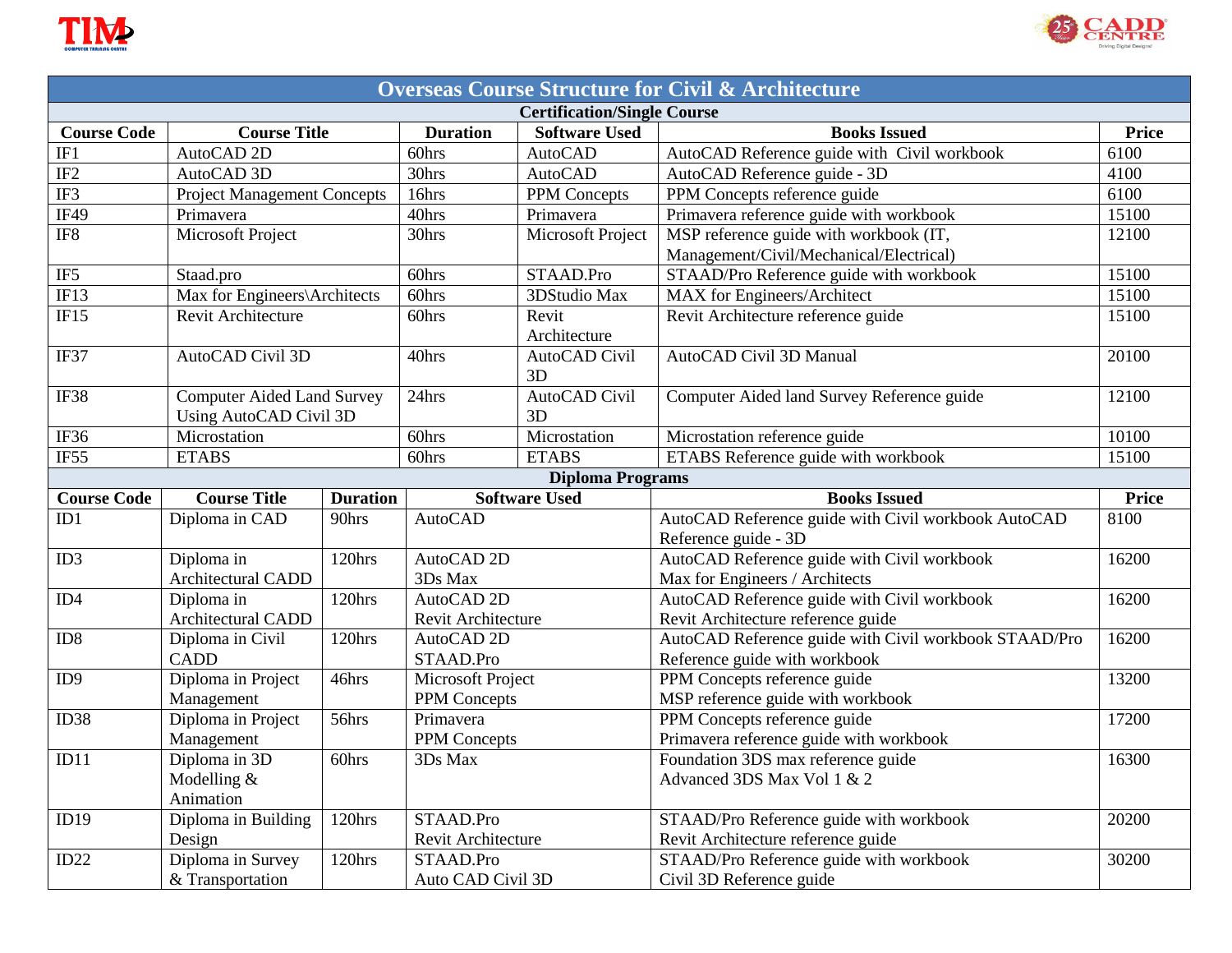



|                    | Design                     |                 |                                  |                                                            |              |
|--------------------|----------------------------|-----------------|----------------------------------|------------------------------------------------------------|--------------|
| ID32               | Diploma in Civil           | 120hrs          | AutoCAD <sub>2D</sub>            | AutoCAD Reference guide with Civil workbook                | 26200        |
|                    | <b>CADD</b>                |                 | AutoCAD Civil 3D                 | AutoCAD Civil 3D Manual                                    |              |
| ID42               | Diploma in Civil           | 120hrs          | AutoCAD <sub>2D</sub>            | AutoCAD Reference guide with Civil workbook                | 16200        |
|                    | <b>CADD</b>                |                 | <b>ETABS</b>                     | ETABS Reference guide with workbook                        |              |
| IDOFF1             | Diploma in Civil           | 80hrs           | <b>ETABS</b>                     | ETABS Reference guide with workbook                        | $20200/-$    |
|                    | <b>CADD</b>                |                 | STAAD.Pro                        | STAAD/Pro Reference guide with workbook                    |              |
|                    |                            |                 |                                  |                                                            |              |
| ID33               | Diploma in Building        | 124hrs          | <b>Navisworks</b>                | Navisworks(Soft copy)                                      | $40300/-$    |
|                    | Information                |                 | Revit Architecture               | Revit Architecture reference guide                         |              |
|                    | modeling(BIM)              |                 | <b>Revit MEP</b>                 | Revit MEP reference guide                                  |              |
|                    |                            |                 |                                  |                                                            |              |
| ID44               | Diploma in IAD             | 160hrs          | 3Ds Max                          | Creative CAD reference guide                               | 18200/-      |
|                    | Grafx                      |                 | <b>AutoCAD</b>                   | Foundation 3DS max reference guide                         |              |
|                    |                            |                 |                                  |                                                            |              |
|                    |                            |                 | <b>Professional Program</b>      |                                                            |              |
| <b>Course Code</b> | <b>Course Title</b>        | <b>Duration</b> | <b>Software Used</b>             | <b>Books Issued</b>                                        | <b>Price</b> |
| IP2                | <b>Professional Course</b> | 136hrs          | Microsoft Project AutoCAD 2D     | AutoCAD Reference guide with Civil workbook, PPM           | 29400        |
|                    | on Architectural           |                 | PPM Concepts 3Ds Max             | Concepts reference guide, MSP reference guide with Civil   |              |
|                    | <b>CADD</b>                |                 |                                  | workbook & Foundation 3DS max reference guide              |              |
| IP <sub>5</sub>    | <b>Professional Course</b> | 166hrs          | Primavera AutoCAD 2D             | AutoCAD Reference guide with Civil workbook PPM            | 33400        |
|                    | on Civil CADD              |                 | STAAD.Pro PPM Concepts           | Concepts reference guide Primavera reference guide with    |              |
|                    |                            |                 |                                  | workbook STAAD/Pro Reference guide with workbook           |              |
| <b>IP48</b>        | Professional Course        | $86$ hrs        | Primavera Microsoft Project PPM  | PPM Concepts reference guide Primavera reference guide     | 25300        |
|                    | on Project                 |                 | Concepts                         | with workbook MSP reference guide with Civil workbook      |              |
|                    | Management                 |                 |                                  |                                                            |              |
| IP21               | Professional in            | 166hrs          | Microsoft Project STAAD.Pro      | PPM Concepts reference guide MSP reference guide with      | 33400        |
|                    | <b>Building Design</b>     |                 | Revit Architecture PPM Concepts  | workbook STAAD/Pro Reference guide with workbook           |              |
|                    | Professional in            |                 |                                  | Revit Architecture reference guide                         |              |
| IP22               |                            | 176hrs          | Primavera STAAD.Pro Revit        | PPM Concepts reference guide Primavera reference guide     | 37400        |
|                    | <b>Building Design</b>     |                 | <b>Architecture PPM Concepts</b> | with workbook STAAD/Pro Reference guide with workbook      |              |
| IP29               | Professional in            | 180hrs          | AutoCAD 2D 3DStudio Max          | Revit Architecture reference guide                         | 26300        |
|                    |                            |                 | Revit Architecture               | AutoCAD Reference guide with Civil workbook MAX for        |              |
|                    | <b>Building Design</b>     |                 |                                  | Engineers/Architect Revit Architecture reference guide     |              |
| <b>IP30</b>        | Professional in            | 180hrs          | AutoCAD 2D STAAD.Pro Revit       | AutoCAD Reference guide with Civil workbook STAAD/Pro      | 26300        |
|                    | <b>Building Design</b>     |                 | Architecture                     | Reference guide with workbook Revit Architecture reference |              |
|                    |                            |                 |                                  | guide                                                      |              |
| IP43               | Professional Course        | 176hrs          | Primavera AutoCAD 2D PPM         | AutoCAD Reference guide with civil workbook PPM            | 43400        |
|                    | on Civil CADD              |                 | Concepts AutoCAD Civil 3D        | Concepts reference guide Primavera reference guide with    |              |
|                    |                            |                 |                                  | workbook AutoCAD Civil 3D Manual                           |              |